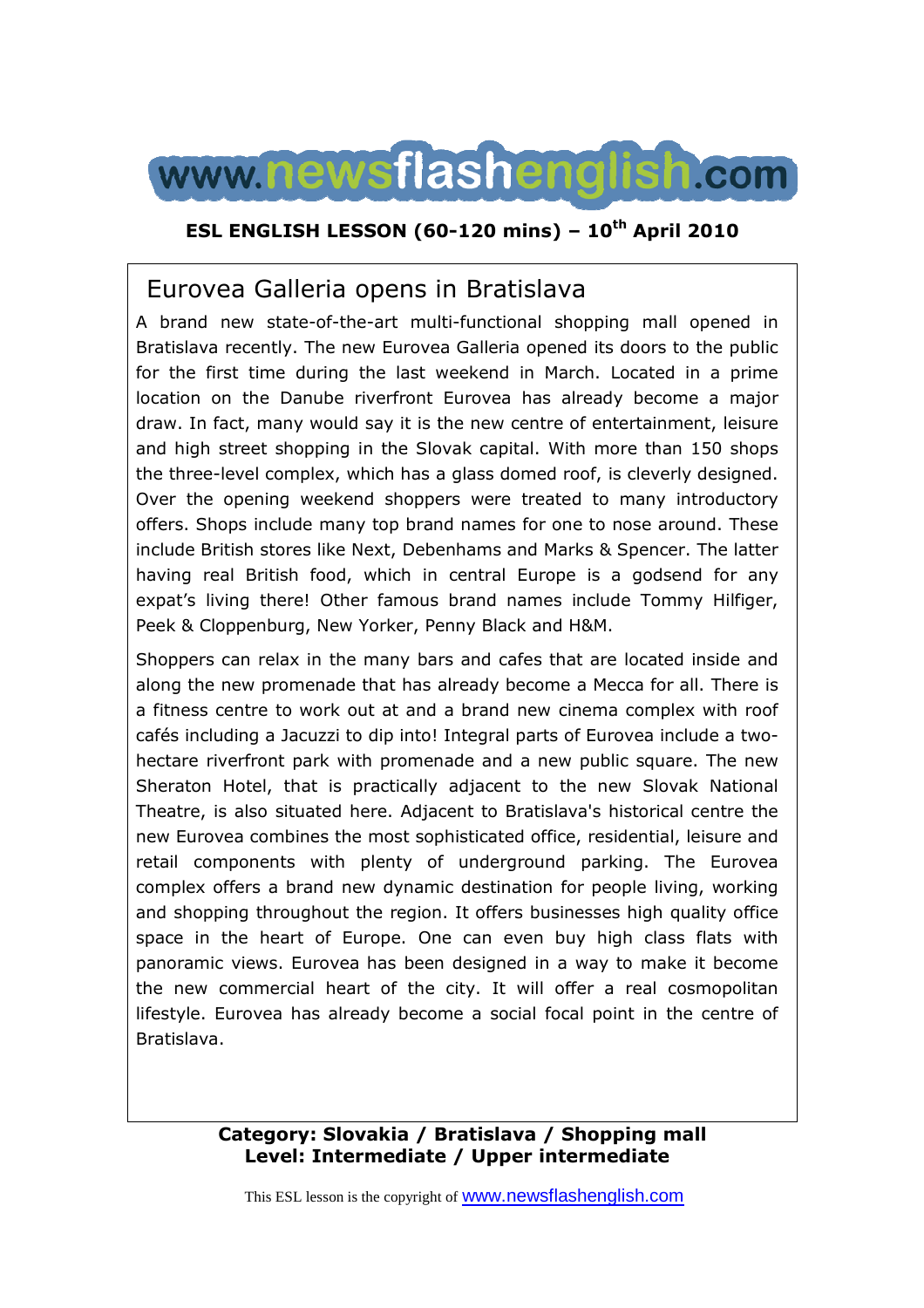# Eurovea Galleria opens in Bratislava – *10th April 2010* **FXFRCISES**

1. Shopping: When do you go shopping? Is this food shopping or clothes shopping or another? What other shopping do you do? Discuss with other students.

2. Dictation: The teacher will read four to six lines of the article slowly and clearly. Students will write down what they hear. The teacher will repeat the passage slowly again. Self correct your work from page two - filling in spaces and correcting mistakes. Be honest with yourself on the number of errors. Advise the teacher of your total number of errors. Less than five is very good. Ten is acceptable. Any more is room for improvement! More than twenty - you need to do some work!

3. Reading: The students should now read the article aloud, swapping readers every paragraph.

4. Vocabulary: Students should now look through the article and underline any vocabulary they do not know. Look in dictionaries. Discuss and help each other out. The teacher will go through and explain any unknown words or phrases.

- 5. The article: Students should look through the article with the teacher.
	- a) What is the article about?<br>b) What do you think about t
	- What do you think about the article?

6. Shopping Malls in your city: List four shopping malls in your city.

7. Shopping Malls in your city: With your partner answer the following questions about point No 6 above.

#### **Student A**

- 1) Which one do you go to?
- 2) How often? Why?
- 3) What sort of things do you buy there?
- 4) Do you like queuing to pay for your goods?
- 5) Do you pay by credit card or do you prefer to pay by cash?
- 6) Who do you go there with?

#### **Student B**

- 1) Which shopping mall is your favourite/least favourite? Why?
- 2) Which one has got the best shops? Why?
- 3) Which one has got the best cinemas/restaurants/café bars?
- 4) Which one offers the best/worst parking?
- 5) Which shopping mall has the best bus/tram/trolleybus service?
- 6) How do you get to your favourite shopping mall?

8. Let's debate: In pairs. Students A think shopping malls are better than High Streets. Students B think otherwise. Explain why.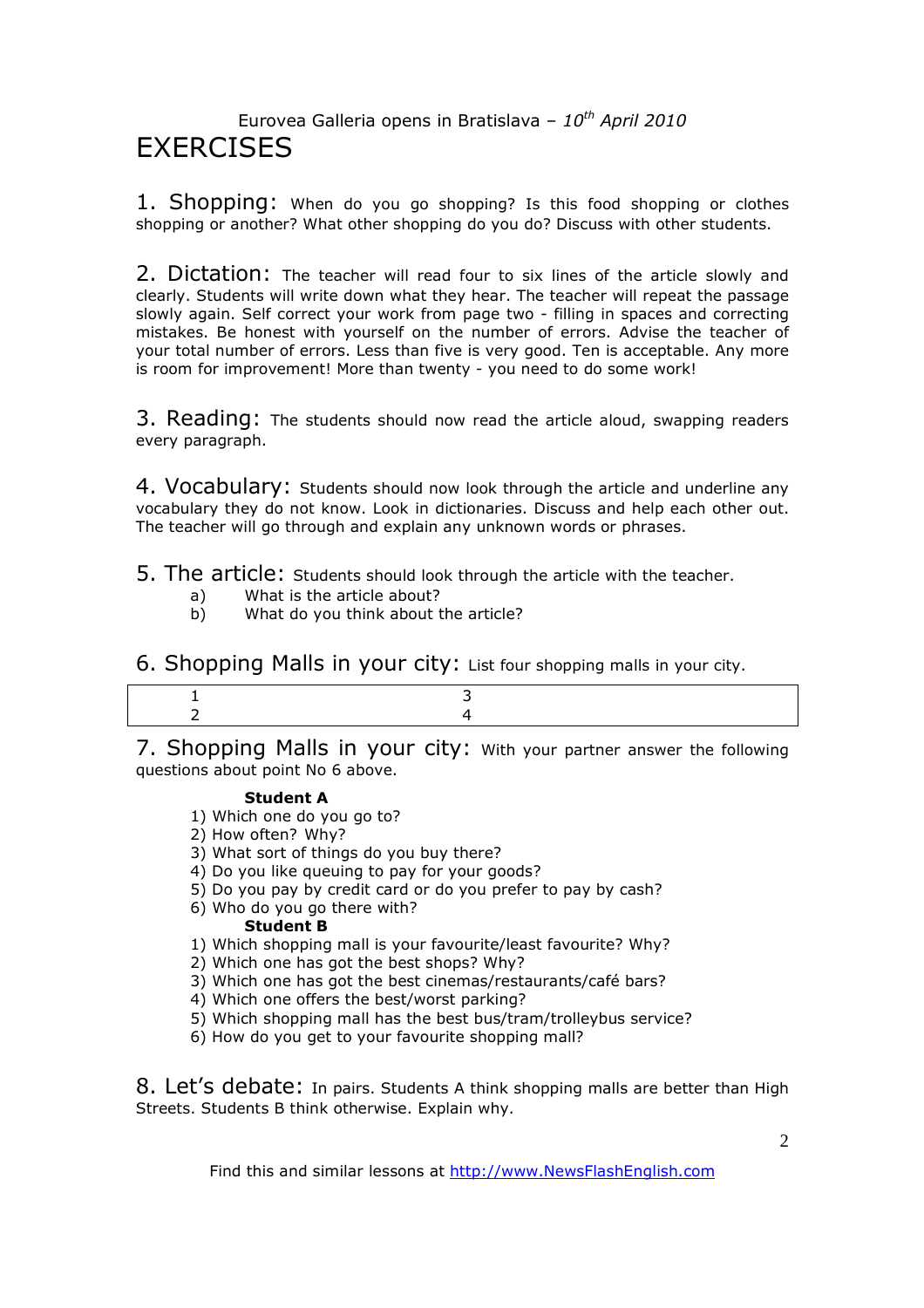### Eurovea Galleria opens in Bratislava – *10th April 2010*

9. Shopping malls: Think of three advantages and disadvantages of shopping malls. Write them below.

| Advantages | Disadvantages |  |
|------------|---------------|--|
|            |               |  |
|            |               |  |
|            |               |  |

**The teacher** will choose some pairs to discuss their findings in front of the class.

10. Let's do 'The Article Quiz': Have the students quiz each other in pairs. They score a point for each correct answer and half a point each time they have to look at the article for help. See who can get the highest score!

#### **Student A**

- 1) Name the British shops in Eurovea.
- 2) Name three non British shops in Eurovea.
- 3) Name three facilities at Eurovea.
- 4) What has Eurovea already become?
- 5) What is unusual about one roof café?
- 6) How many shops are there?

### **Student B**

- 1) Name the hotel.
- 2) How many hectares has the riverside park?
- 3) Name the river.<br>4) What is the nam
- $\begin{matrix} 4 \end{matrix}$  What is the name of the theatre?<br>
5) What has become a Mecca?
- 5) What has become a Mecca?
- 6) What is cleverly designed?

11. Let's chat! In pairs: One of you rings your fellow student, who is in another country, on your mobile or on Skype! Chat about the new shopping Eurovea Galleria and why you are interested in it? Compare it with other shopping malls. *5-minutes.* 

12. Economic quickfire session: In a group the teacher asks students, **"Shopping Malls economically bring…"**

13. Let's write an e-mail: Write and send a 200 word e-mail to your teacher about **Eurovea Galleria** or **Shopping Malls.** Your e-mail can be read out in class.

14. Sentence starters: Finish these sentence starters. Correct your mistakes. Compare what other people have written.

- a) I love
- b) I dislike  $\Box$
- c) Eurovea \_\_\_\_\_\_\_\_\_\_\_\_\_\_\_\_\_\_\_\_\_\_\_\_\_\_\_\_\_\_\_\_\_\_\_\_\_\_\_\_\_\_\_\_\_\_\_\_\_\_\_\_\_\_
- d) My favourite shops are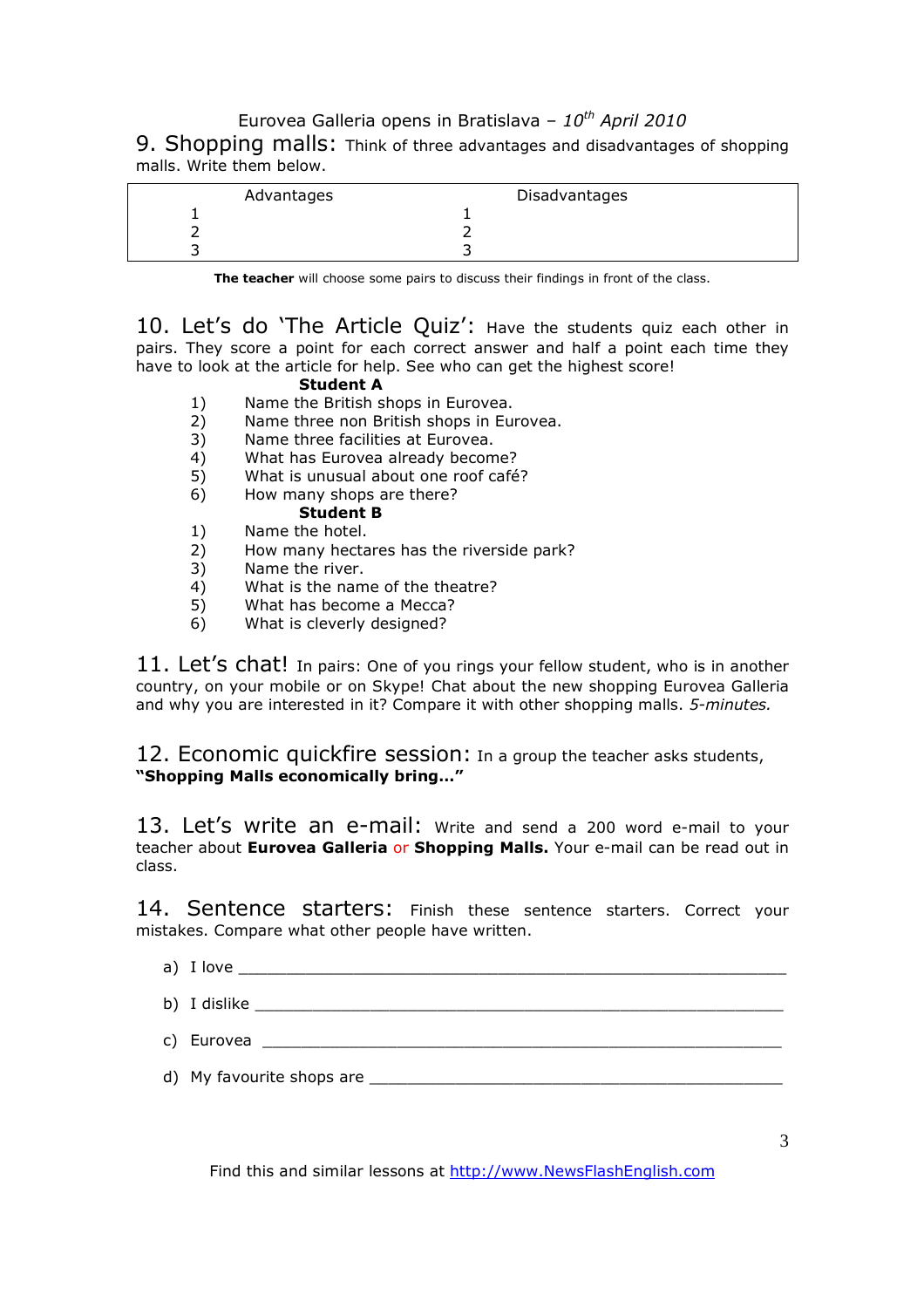# Eurovea Galleria opens in Bratislava – *10th April 2010* DISCUSSION

#### **Student A questions**

- 1) Did the headline make you want to read the article?
- 2) Where do you like to go shopping?
- 3) Who do you go shopping with?
- 4) What might you do whilst shopping?<br>5) What do you buy?
- 5) What do you buy?
- 6) Are you a shopaholic?
- 7) How do you get to the shopping mall(s)?
- 8) If you were taking a bus to the shopping mall what bus number would you take?
- 9) How often do you visit a market? Which one?
- 10) Name five things you bought when you last went shopping.

#### **Student B questions**

- 1) What do you think about what you read?
- 2) If you were giving directions from the bus/train station to your local shopping mall explain how would I get there?
- 3) What clothes shops do you like and why?
- 4) What shops don't you like?
- 5) What is the parking like at your favourite shopping malls?
- 6) What is your favourite supermarket? Why?
- 7) Think of four economic benefits of a new shopping mall?<br>8) Do you go window shopping?
- 8) Do you go window shopping?<br>9) What are your three favourite
- What are your three favourite clothes shops? Why these?
- 10) Did you like this discussion?

# SPEAKING 1

## I Love shopping

### *Allow 10-15 minutes – As a class / small groups / pairs / 1 to 1*

Look at the categories below.

Together you are going on a shopping expedition to a large shopping mall! You love shopping! It is SALE time!

You have to think of *as many things / or 10 things* you can buy in each of the following shops in the shopping mall.

| 1) Electrical shop      | 4) Men's clothes shop |
|-------------------------|-----------------------|
| 2) Supermarket          | 5) Chemist            |
| 3) Women's clothes shop | 6) Beauty shop        |

The teacher may select some students to present their findings to the rest of the class.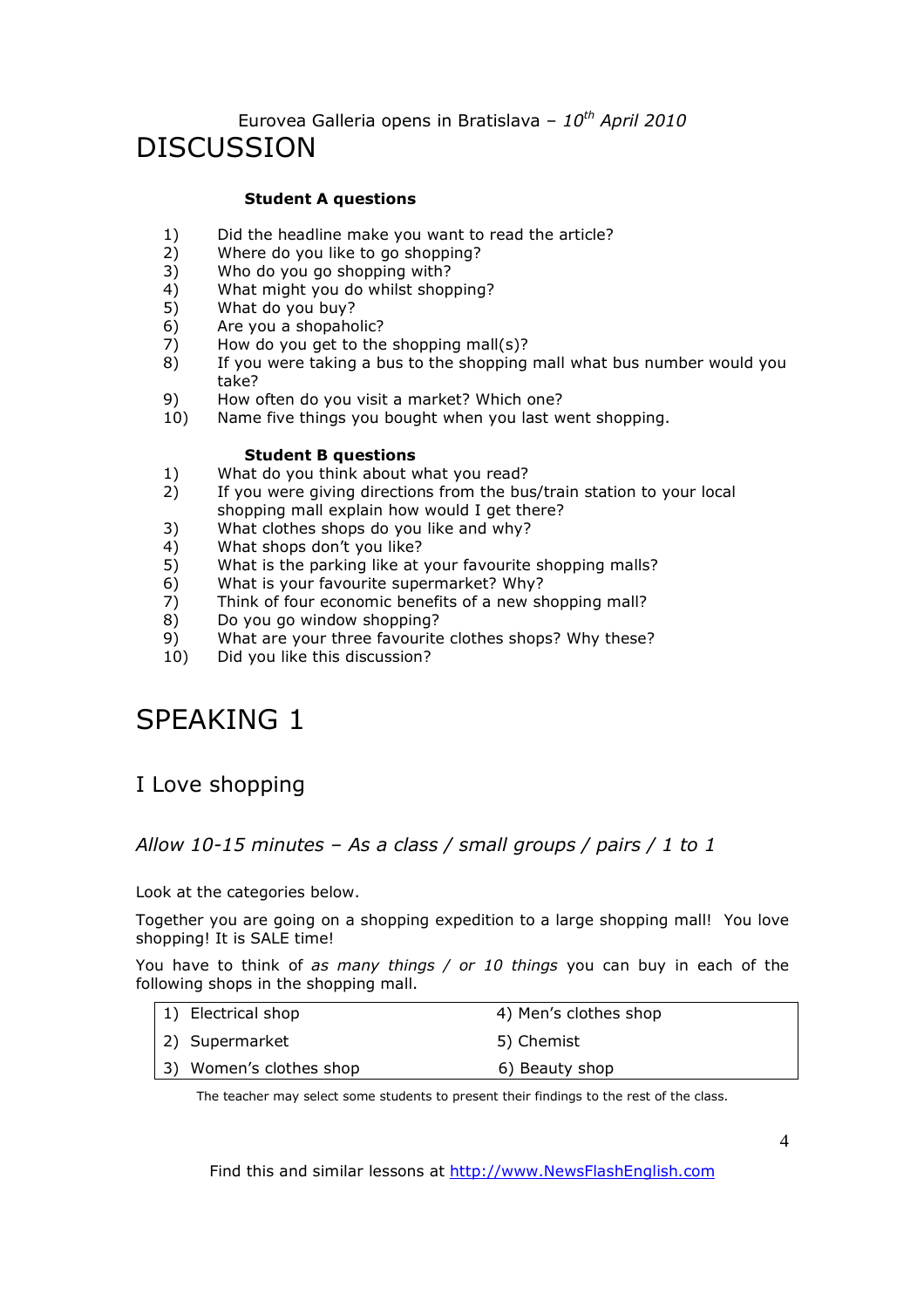# Eurovea Galleria opens in Bratislava – *10th April 2010* SPEAKING 2

### ROLE PLAY: *Allow 5-15 minutes*

In pairs

You are at a shopping mall in your city …

Name of shopping mall

Choose from several situations below…Role play together then reverse roles.

#### *Student A*.

You are a member of staff in a shop at the shopping mall. You are overworked and underpaid! You are new to the job. Do what you can to help the customer.

*Student B.* 

You are a customer.

*Situation 1.* You are out shopping. You need to buy three articles of clothing/electrical goods. Ask searching questions about where to find them and then about them. You need information! You hate shopping.

*Situation 2.* You want to get some things for your holiday. Ask for help as you don't know where to locate them!

*Situation 3.* You want to get to the railway station by bus as you are meeting a friend there. Get directions from the shop assistant.

*Situation 4.* You have come shopping in your car. You want to go to another shopping mall? You are new to the area. You want to know where there is another shopping mall. Ask for directions.

*Situation 5.* You want a drink. Maybe a cake. You go to a café bar in the shopping mall. Order from the waiter/waitress who serves you.

*Situation 6*. You are having a summer BBQ. You need to buy a BBQ and also buy the things that go with it…

*Situation 7*. Your choice…

The **teacher** will select some students to role play their situations in front of the class.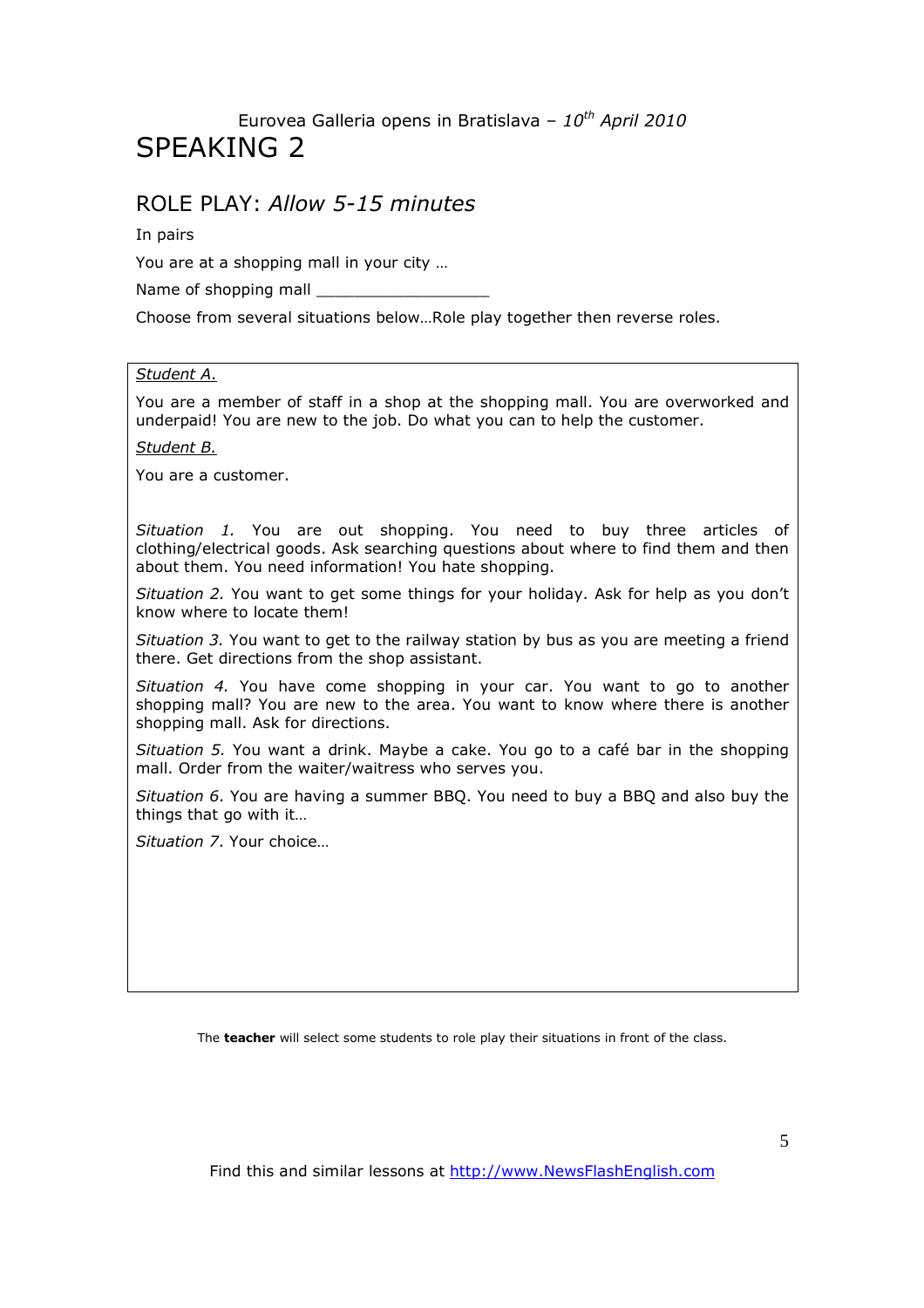# Eurovea Galleria opens in Bratislava – *10th April 2010* GAP FILL: READING

Put the words into the gaps in the text.

### Eurovea Galleria opens in Bratislava

A brand new state-of-the-art multi-(1) shopping mall opened in Bratislava recently. The new Eurovea Galleria opened its doors to the public for the first time during the last weekend in March. Located in a prime location on the Danube riverfront Eurovea has already become a (2) draw. In fact, many would say it is the new centre of (3) [16], leisure and high street shopping in the Slovak capital. With more than 150 shops the three-level complex, which has a glass domed roof, is (4)\_\_\_\_\_ designed. Over the opening weekend (5)\_\_\_\_\_ were treated to many (6)\_\_\_\_\_ offers. Shops include many top brand names for one to (7)\_\_\_\_\_ around. These include British stores like Next, Debenhams and Marks & Spencer. The latter having real British food, which in central Europe is a  $(8)$  for any expat's living there! Other famous brand names include Tommy Hilfiger, Peek & Cloppenburg, New Yorker, Penny Black and H&M. *major cleverly godsend entertainment*

Shoppers can relax in the many bars and cafes that are located inside and along the new promenade that has already become a Mecca for all. There is a fitness centre to work out at and a brand new cinema complex with roof cafés including a (1)\_\_\_\_\_ to dip into! (2)\_\_\_\_\_ parts of Eurovea include a twohectare riverfront park with (3) and a new public square. The new Sheraton Hotel, that is (4) (5) to the new Slovak National Theatre, is also situated here. Adjacent to Bratislava's historical centre the new Eurovea combines the most sophisticated office, residential, leisure and retail components with plenty of underground parking. The Eurovea complex offers a brand new dynamic destination for people living, working and shopping throughout the region. It offers businesses high quality office space in the heart of Europe. One can even buy high class flats with (6)\_\_\_\_\_ views. Eurovea has been designed in a way to make it become the new (7)\_\_\_\_\_ heart of the city. It will offer a real (8) lifestyle. Eurovea has already become a social focal point in the centre of Bratislava.

*introductory*

*shoppers nose functional*

*commercial integral panoramic Jacuzzi cosmopolitan promenade adjacent*

*practically*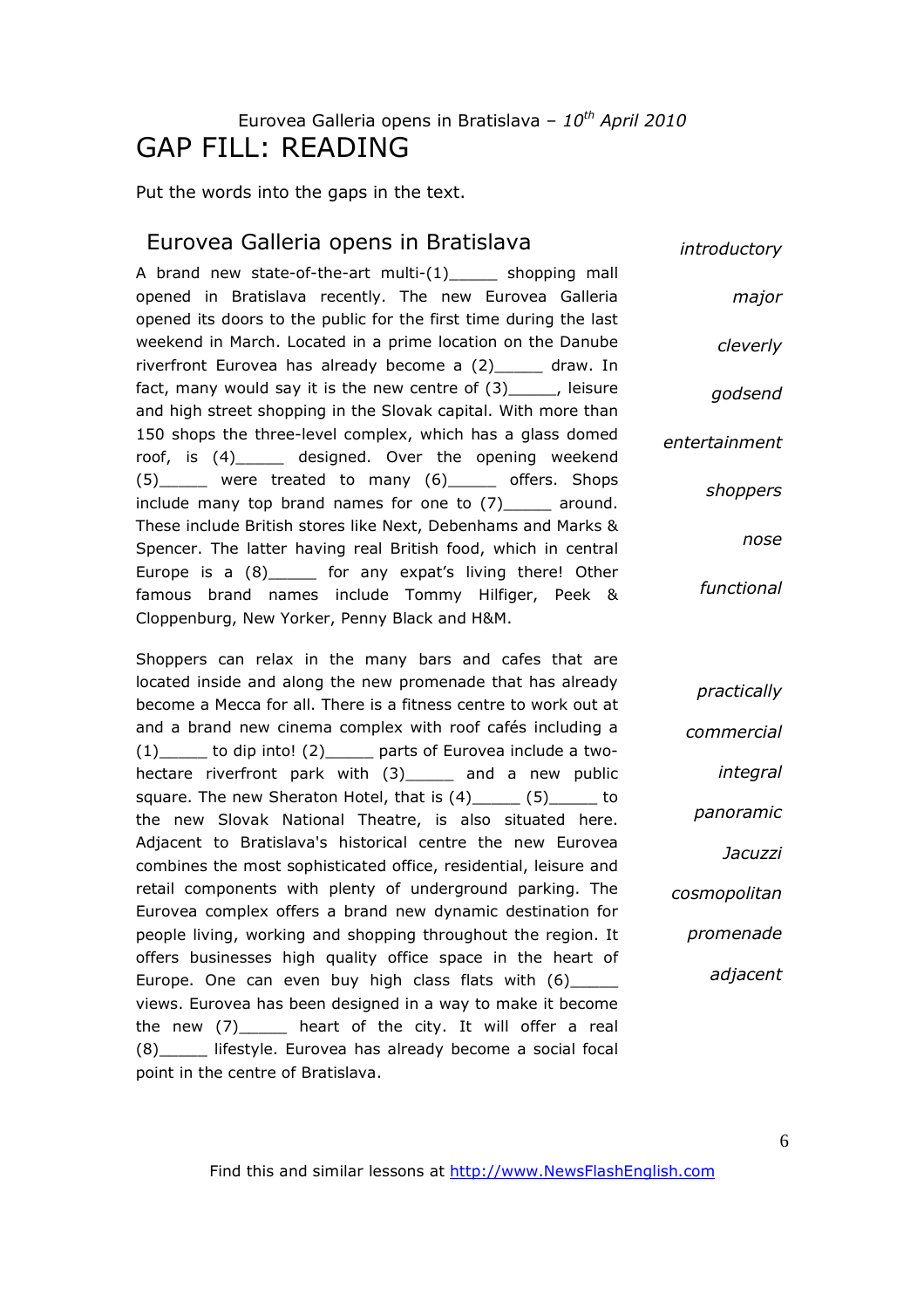# Eurovea Galleria opens in Bratislava – *10th April 2010* GRAMMAR

Put the words into the gaps in the text.

#### Eurovea Galleria opens in Bratislava *other*

A brand new state-of-the-art multi-functional shopping mall opened in Bratislava recently. The new Eurovea Galleria opened its doors to the public for the first time during the last weekend in March. Located in a prime location on the Danube riverfront Eurovea has already become a major draw. In fact, many (1)\_\_ say it is the new centre of entertainment, leisure and high street shopping in the Slovak capital. With  $(2)$  (3) 150 shops the three-level complex, (4) has a glass domed roof, is cleverly designed. Over the opening weekend shoppers were treated to (5)\_\_ introductory offers. Shops include many top brand names for one to nose around. (6) include British stores like Next, Debenhams and Marks & Spencer. The latter having real British food, which in central Europe is a godsend for any expat's living  $(7)$   $(8)$  famous brand names include Tommy Hilfiger, Peek & Cloppenburg, New Yorker, Penny Black and H&M. *more many than these there would which*

Shoppers (1) relax in the many bars and cafes that are located inside (2) along the new promenade that has already become a Mecca for all. There is a fitness centre to work out at and a brand new cinema complex with roof cafés including a Jacuzzi to dip into! Integral parts of Eurovea include a twohectare riverfront park with promenade and a new public square. The new Sheraton Hotel, that is practically adjacent to the new Slovak National Theatre, is also situated here. Adjacent to Bratislava's historical centre (3) \_ new Eurovea combines the most sophisticated office, residential, leisure and retail components with plenty (4)\_\_ underground parking. The Eurovea complex offers a brand new dynamic destination (5)\_\_ people living, working and shopping throughout the region. It offers businesses high quality office space (6) the heart of Europe. One can even buy high class flats with panoramic views. Eurovea has been designed in a way to make it become the new commercial heart of the city.  $(7)$  will offer a real cosmopolitan lifestyle. Eurovea has already become (8)\_\_ social focal point in the centre of Bratislava. *the and can*

*in*

*a*

*for*

*of*

*it*